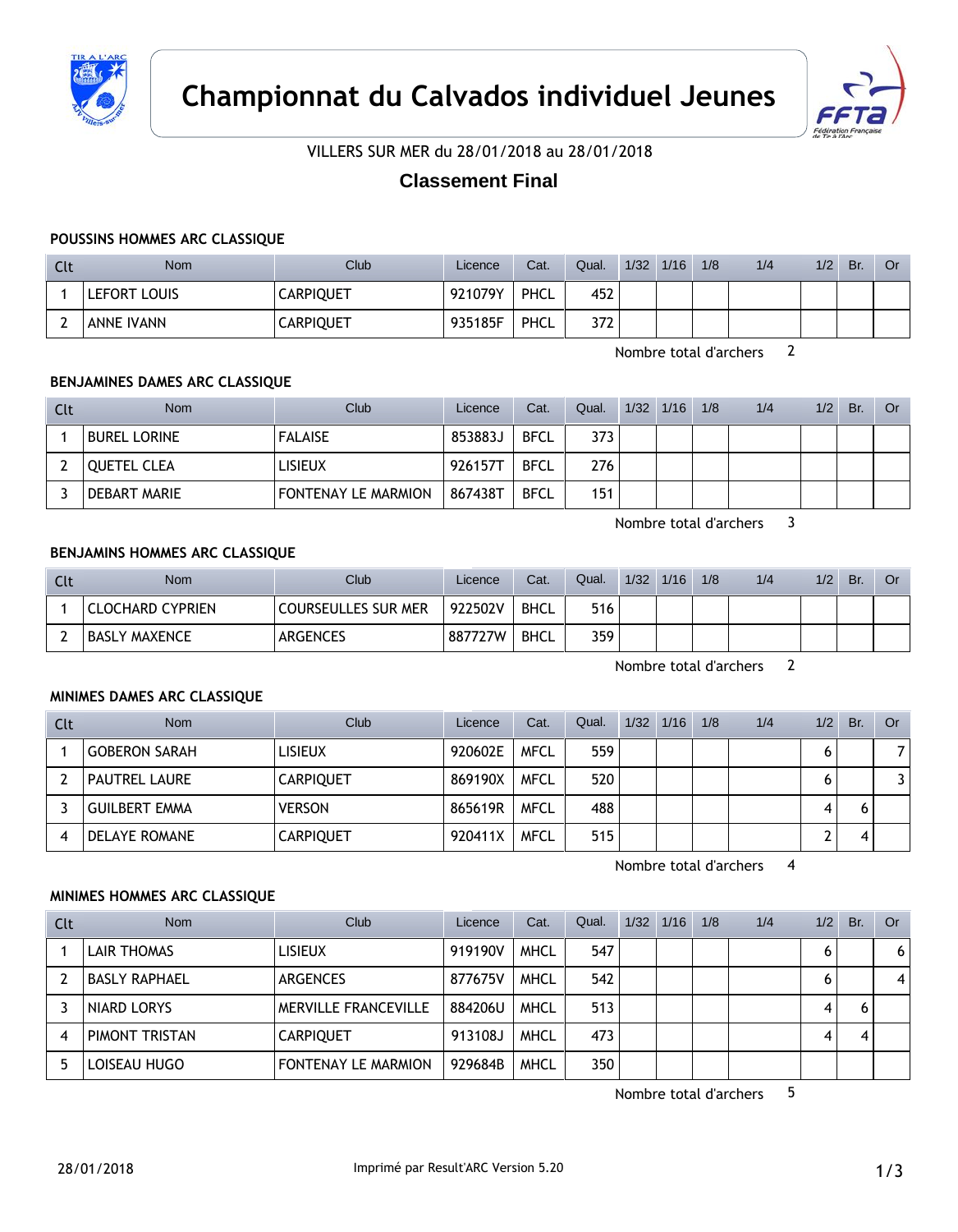### **CADETTES DAMES ARC CLASSIQUE**

| Clt | <b>Nom</b>             | Club                  | Licence | Cat.        | Qual. | $1/32$ $1/16$ | 1/8 | 1/4 | 1/2                   | Br. | Or             |
|-----|------------------------|-----------------------|---------|-------------|-------|---------------|-----|-----|-----------------------|-----|----------------|
|     | <b>BOISARD JUSTINE</b> | <b>CARPIQUET</b>      | 811193G | <b>CFCL</b> | 503   |               |     |     | 6                     |     | $\overline{7}$ |
|     | LEPAILLEUR AUDREY      | <b>THURY HARCOURT</b> | 828645B | <b>CFCL</b> | 432   |               |     |     | 6                     |     | 3              |
|     | LENOBLE LUCIE          | <b>FALAISE</b>        | 796204P | <b>CFCL</b> | 507   |               |     |     | $\mathbf{2}^{\prime}$ | 'n  |                |
| 4   | <b>MARIE LUCILE</b>    | <b>CARPIQUET</b>      | 910631S | <b>CFCL</b> | 443   |               |     |     | 4                     |     |                |
|     | <b>OSMONT ALICE</b>    | <b>CARPIQUET</b>      | 916818S | <b>CFCL</b> | 416   |               |     |     |                       |     |                |
| 6   | ANGELIQUE EMILIE       | <b>VERSON</b>         | 818165K | <b>CFCL</b> | 374   |               |     |     |                       |     |                |

Nombre total d'archers 6

### **CADETS HOMMES ARC CLASSIQUE**

| Clt            | Nom                   | Club                  | Licence | Cat.        | Qual. | 1/32 | 1/16 | 1/8 | 1/4          | 1/2 | Br. | <b>Or</b>      |
|----------------|-----------------------|-----------------------|---------|-------------|-------|------|------|-----|--------------|-----|-----|----------------|
|                | SIMON NICOLAS         | <b>CARPIQUET</b>      | 865782T | <b>CHCL</b> | 529   |      |      |     | 6            | 6   |     | 7 <sup>1</sup> |
| $\overline{2}$ | <b>PALMIER PAUL</b>   | <b>OUISTREHAM</b>     | 840439W | <b>CHCL</b> | 520   |      |      |     | 6            | 7   |     | 3 <sup>1</sup> |
| 3              | <b>MATHIEU MATTEO</b> | <b>LISIEUX</b>        | 919177F | <b>CHCL</b> | 451   |      |      |     | 6            |     | 6   |                |
| 4              | ROGER JULES           | <b>VIRE</b>           | 849202W | <b>CHCL</b> | 479   |      |      |     | 6            | 0   | 4   |                |
| 5              | MOISSERON NICOLAS     | <b>VIRE</b>           | 883144P | <b>CHCL</b> | 515   |      |      |     | $\mathbf{0}$ |     |     |                |
| Ex             | <b>DUVAL ETAN</b>     | <b>FALAISE</b>        | 889996M | <b>CHCL</b> | 403   |      |      |     | $\mathbf 0$  |     |     |                |
| Ex             | ROSE ARTHUR           | <b>BAYEUX</b>         | 893234G | <b>CHCL</b> | 452   |      |      |     | 0            |     |     |                |
| Ex             | <b>LEMOISSON HUGO</b> | <b>THURY HARCOURT</b> | 845602H | <b>CHCL</b> | 295   |      |      |     | 0            |     |     |                |
| 9              | <b>BUREL NAEL</b>     | <b>FALAISE</b>        | 797562R | <b>CHCL</b> | 182   |      |      |     |              |     |     |                |

Nombre total d'archers 9

## **JUNIORS DAMES ARC CLASSIQUE**

| Clt | <b>Nom</b>               | <b>Club</b>      | Licence | Cat.        | Qual. | 1/32 | 1/16 | 1/8 | 1/4 | 1/2 | Br. | Or |
|-----|--------------------------|------------------|---------|-------------|-------|------|------|-----|-----|-----|-----|----|
|     | LEVADE MARIANNE          | <b>CAEN</b>      | 739162M | <b>JFCL</b> | 546   |      |      |     |     |     |     |    |
|     | <b>COIGNET GABRIELLE</b> | <b>CARPIQUET</b> | 892307Z | <b>JFCL</b> | 356   |      |      |     |     |     |     |    |

Nombre total d'archers 2

### **JUNIORS HOMMES ARC CLASSIQUE**

| Clt | <b>Nom</b>           | Club                         | Licence | Cat.        | Qual. | 1/32 | 1/16 | 1/8 | 1/4 | 1/2 | Br. | Or . |
|-----|----------------------|------------------------------|---------|-------------|-------|------|------|-----|-----|-----|-----|------|
|     | POISSON JORIS        | <b>CARPIQUET</b>             | 792883E | JHCL        | 513   |      |      |     |     |     |     | 6    |
|     | ROUVILLER AXEL       | <b>HEROUVILLE SAINT CLAI</b> | 718250G | JHCL        | 538   |      |      |     |     |     |     | 4    |
|     | DAUMESNIL CORENTIN   | <b>ARGENCES</b>              | 661524Y | <b>JHCL</b> | 492   |      |      |     |     |     |     |      |
|     | <b>GOUPIL THOMAS</b> | MERVILLE FRANCEVILLE         | 804521E | JHCL        | 507   |      |      |     |     |     |     |      |

Nombre total d'archers 4

### **CADETS HOMMES ARC A POULIES**

| นเ | Nom                           | Club            | Licence | Cat. | Qual. | 1/32 | 1/16 | 1/8 | 1/4 | 1/2 | Br. | U١ |
|----|-------------------------------|-----------------|---------|------|-------|------|------|-----|-----|-----|-----|----|
|    | <b>SYLVAIN</b><br>NUR.<br>AC. | <b>ARGENCES</b> | 753744M | снсо | 541   |      |      |     |     |     |     |    |

Nombre total d'archers 1

### **JUNIORS HOMMES ARC A POULIES**

| <b>CIL</b> | <b>Nom</b> | Club | Licence | Cat | Qual. | 1/32 | 1/16 | 1/8 | 1/2 | 1/2 | D.<br>DI. | Or |
|------------|------------|------|---------|-----|-------|------|------|-----|-----|-----|-----------|----|